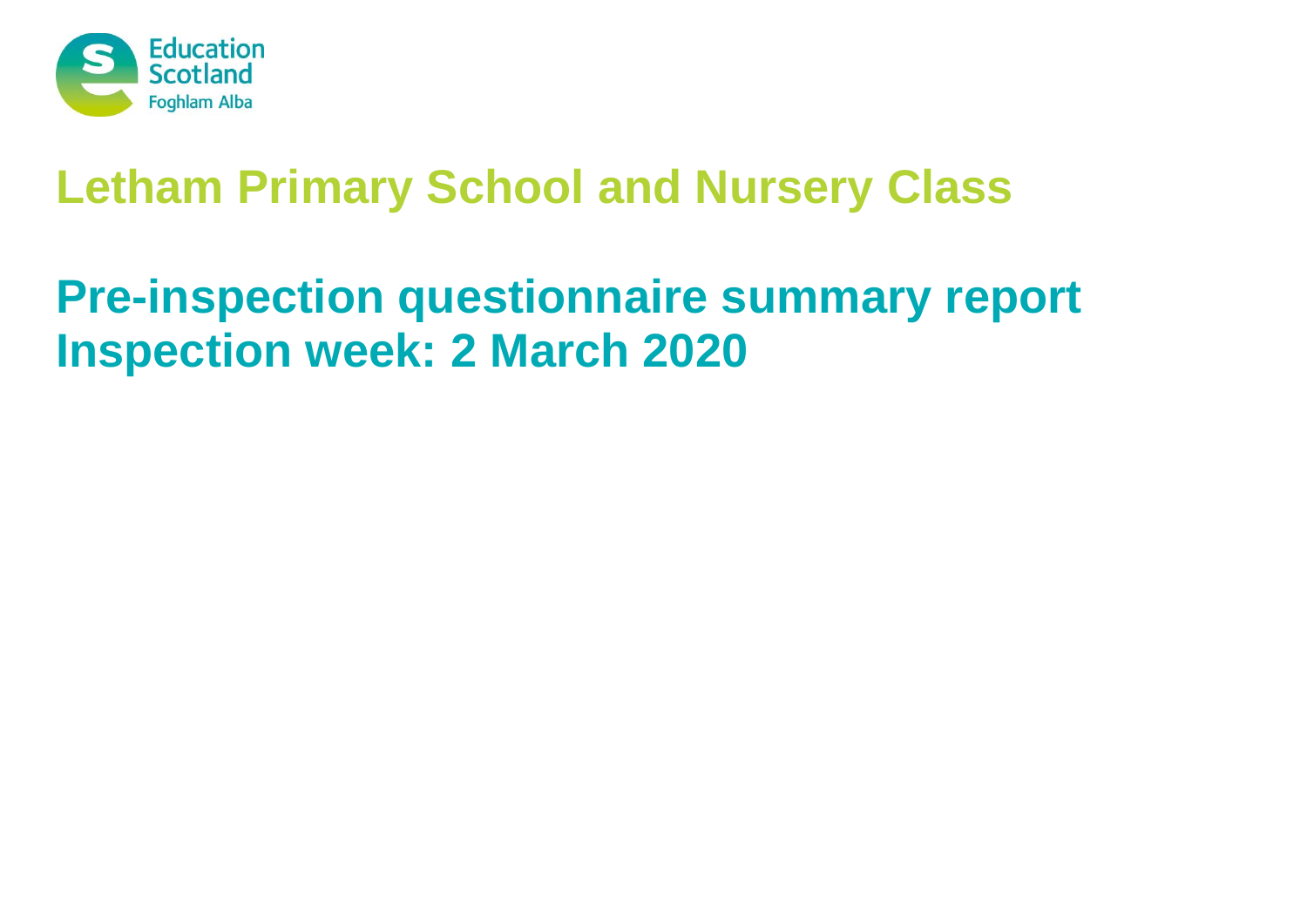### **Questionnaire for children in primary stages (01)**

### **01 Your experience by percentage (sharing)**

| Q<br>No. | Question                                                                                                             | <b>Response</b><br><b>Count</b> | <b>Agree</b><br>℅ | <b>Disagree</b><br>% | Don't<br>know % | Didn't<br>answer % |
|----------|----------------------------------------------------------------------------------------------------------------------|---------------------------------|-------------------|----------------------|-----------------|--------------------|
| 4        | I feel safe when I am at school.                                                                                     | 25                              | 92                | 0.00                 | 8               | 0.00               |
| 5        | My school helps me to feel safe.                                                                                     | 25                              | 92                | 0.00                 | 8               | 0.00               |
| 6        | I have someone in my school I can speak to if I am upset or worried about<br>something.                              | 25                              | 92                | 4                    | 4               | 0.00               |
|          | Staff treat me fairly and with respect.                                                                              | 25                              | 92                | 0.00                 | 8               | 0.00               |
| 8        | Other children treat me fairly and with respect.                                                                     | 25                              | 84                | 0.00                 | 16              | 0.00               |
| 9        | My school helps me to understand and respect other people.                                                           | 25                              | 96                | 0.00                 | 4               | 0.00               |
| 10       | My school is helping me to become confident.                                                                         | 25                              | 96                | 0.00                 | 4               | 0.00               |
| 11       | My school teaches me how to lead a healthy lifestyle.                                                                | 25                              | 96                | 0.00                 | 4               | 0.00               |
| 12       | There are lots of chances at my school for me to get regular exercise.                                               | 25                              | 96                | 0.00                 | 4               | 0.00               |
| 13       | My school offers me the opportunity to take part in activities in school beyond the<br>classroom and timetabled day. | 25                              | 84                | 0.00                 | 16              | 0.00               |
| 14       | I have the opportunity to discuss my achievements outwith school with an adult in<br>school who knows me well.       | 25                              | 92                | 0.00                 | 8               | 0.00               |
| 15       | My school listens to my views.                                                                                       | 25                              | 92                | 0.00                 | 8               | 0.00               |
| 16       | My school takes my views into account.                                                                               | 25                              | 84                | 0.00                 | 16              | 0.00               |
| 17       | I feel comfortable approaching staff with questions or suggestions.                                                  | 25                              | 88                | 4                    | 8               | 0.00               |
| 18       | Staff help me to understand how I am progressing in my school work.                                                  | 25                              | 96                | 0.00                 | 4               | 0.00               |
| 19       | My homework helps me to understand and improve my work in school.                                                    | 25                              | 80                | 0.00                 | 20              | 0.00               |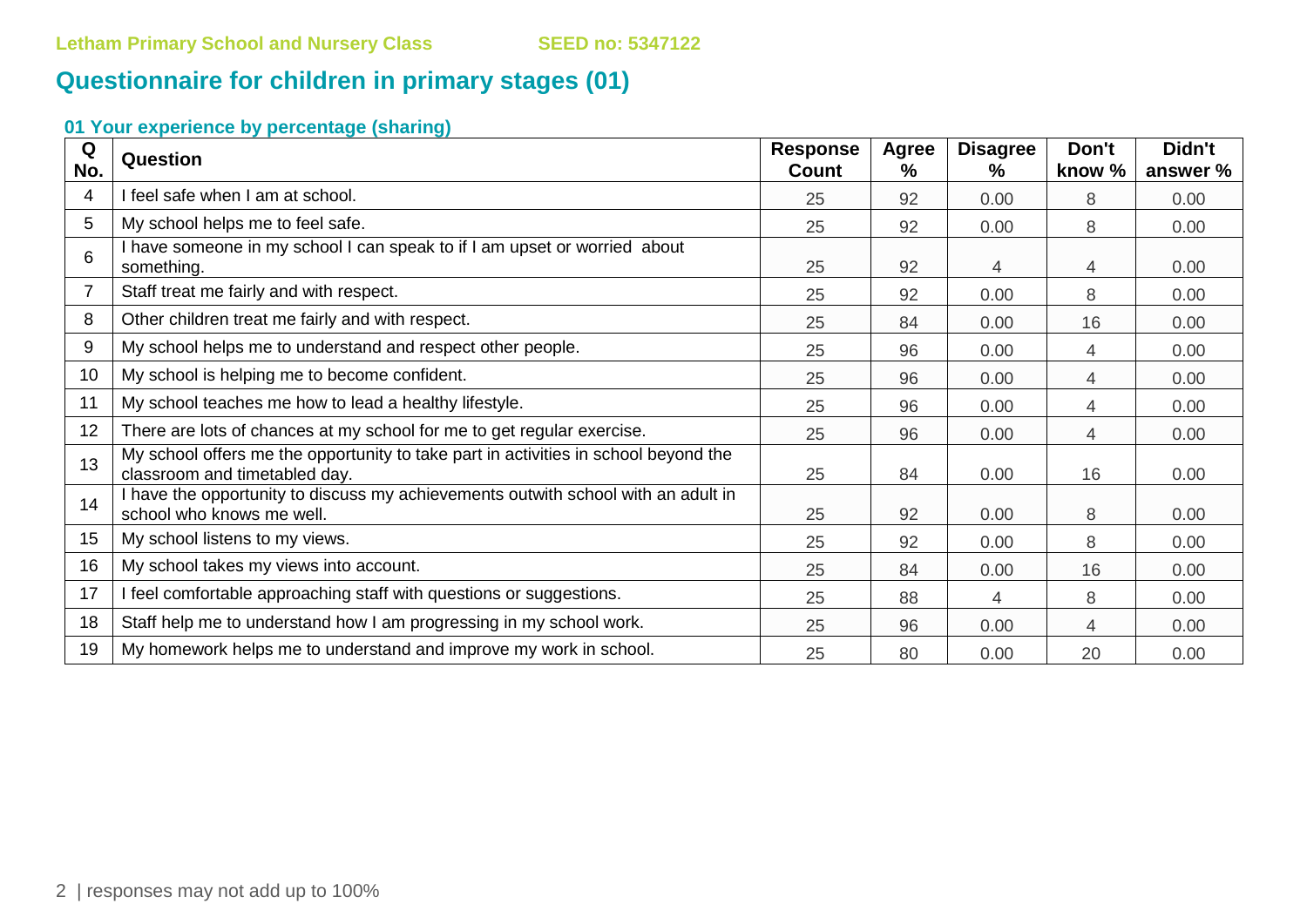#### **01 Your experience by percentage chart (sharing)**